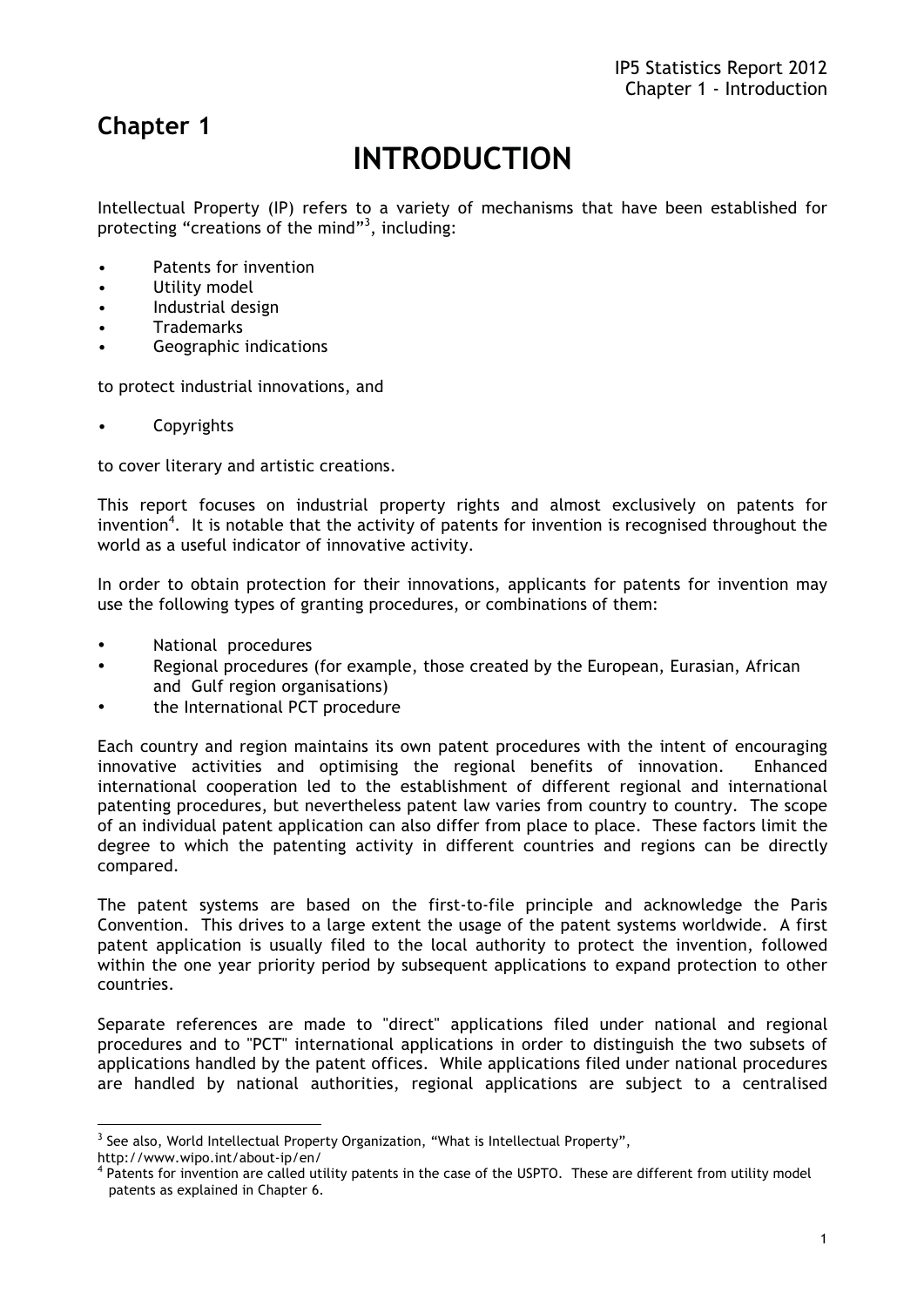procedure and usually only after grant do they fall under national (post grant) regulations. International applications, filed under the PCT, are first handled by appointed offices during the international phase. About 30 months after the first filing, the PCT applications enter the national/regional phase to be treated as national or regional applications according to the regulations of each designated office.

In this report, patenting activities are presented for the following six geographical blocs:

- the European Patent Convention (EPC) contracting states (EPC states in this report) corresponding throughout the period covered in this report to the territory of the 38 states party to the EPC at the end of 2012
- Japan (Japan in this report)
- People's Republic of China (P.R. China in this report)
- Republic of Korea (R. Korea in this report)
- United States of America (U.S. in this report)
- the rest of the world (Others in this report)

The first five blocs are referred to, together, as the "IP5 Blocs". These blocs are referred to as blocs of origin on the basis of the residence of the applicant (throughout the report) or as filing blocs on the basis of the place where the patents are sought.

The contents of each of the report chapters are briefly discussed below. With the exception of some items presented in Chapter 6, all statistics relate only to patents for invention.

Please refer to Annex 2 for explanations of many of the statistical and procedural terms used in the chapters. In addition, definitions of patent related terms can be found in the glossary located in the web version of this report<sup>5</sup>.

# **Chapter 2 – The IP5 Offices**

A summary of the recent developments in each of the IP5 Offices is presented. Definitions for budget item terminology appearing in the chapter are provided in Annex 1.

#### **Chapter 3 - Worldwide Patenting Activity**

An assessment of worldwide patent activity is presented in this chapter. This covers not only patenting activity at the IP5 Offices but in the rest of the world as well.

There is some indication of the interdependence and importance of the major geographical markets. The total number of applications filed worldwide is presented in separate sections that use different methods for counting the applications. This is followed by a discussion of bloc-wise patent activity for applications and grants. Next, a description of inter-bloc activity is presented, firstly in terms of the flows of applications between the IP5 Blocs, and then in terms of patent families, where a patent family is a defined group of patent filings that claims priority to a single filing<sup>6</sup>.

 $\overline{a}$ 

<sup>5</sup> http://www.fiveipoffices.org/stats.html

 $6$  For a further discussion of patent families, see the term definitions in Annex 2.